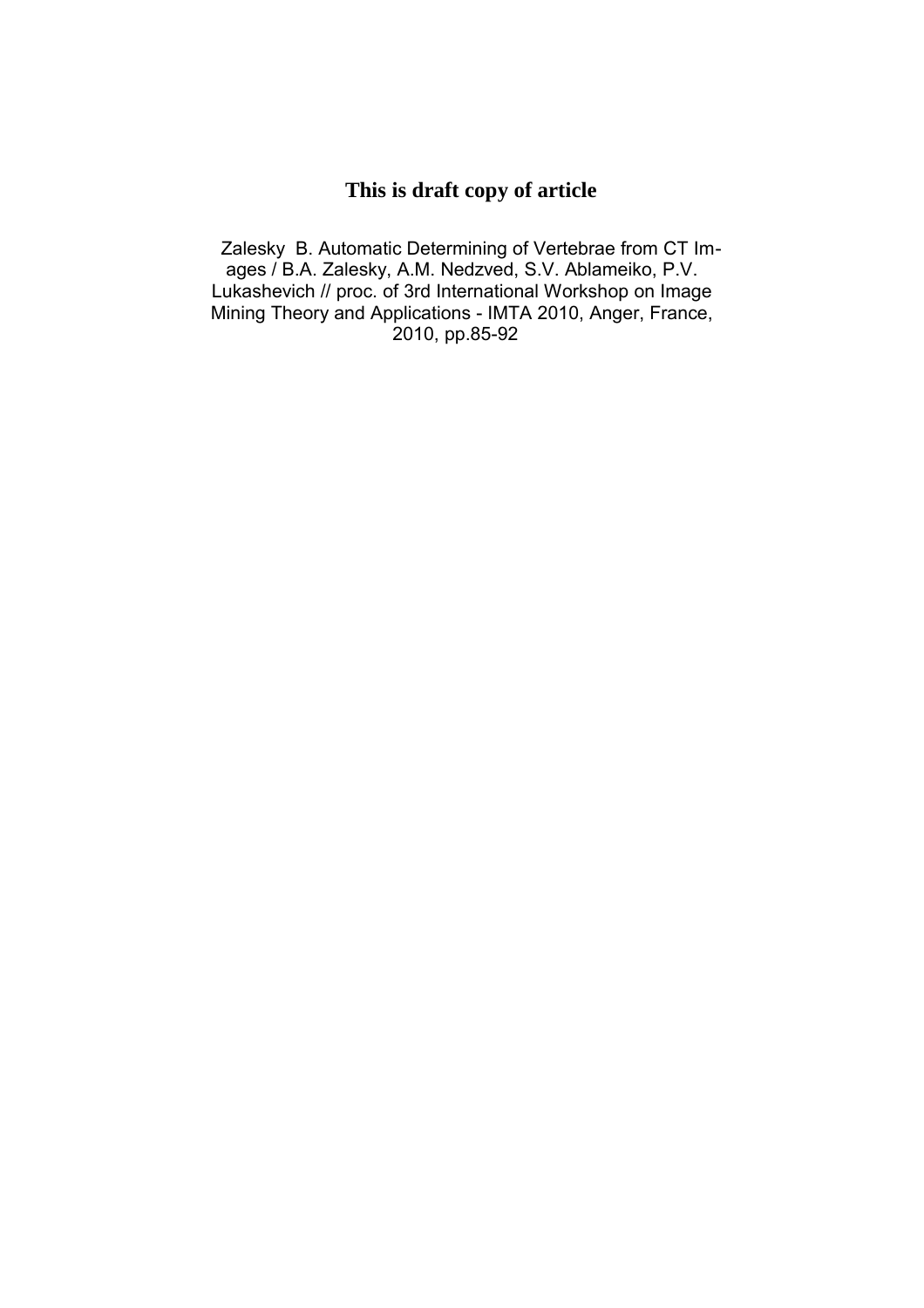## **Automatic Determining of Vertebrae from CT Images**

B.A. Zalesky, A.M. Nedzved, S.V. Ablameiko, P.V. Lukashevich

United Institute of Informatics Problems of the National Academy of Sciences of Belarus, Surganova 6, Minsk, Belarus nedzveda@newman.bas-net.by http://www.uiip.bas-net.by/

**Abstract.** Position of the spinal column and vertebrae on the CT images is the main feature for orientation position of the patient. In this paper we propose an algorithm for determining the position of the spinal column and vertebrae. The algorithm consists of two parts: the definition of the spinal column and vertebrae with the ribs and the positioning of the body of the patient on the CT image.

## **1 Introduction**

In recent decades we have seen a remarkable improvement in the diagnostic managements of oncology patients. We have also witnessed a technologicical explosion in the field of diagnostic imaging such a computed tomography (CT), magnetic resonance imaging (MRI), and angiography etc.

Over the past decade, the increasing technological sophistication of CT equipment has permitted excellent images with a limited dose of radiation which is currently equal to a plain chest X-ray (0,001 Gy). Modern CT uses special programs which save the information in DICOM size, usually these programs function for analyzing images and interactive measurements. They create the internal structure of the object, its archiving and interactively construct the size of the organ with the ability to identify the character of the pathological mass. Presently there are few special systems and complexes for the automatic diagnosis in medicine using imaging techniques, these systems, in general, belong to the diagnostic management of brain pathology. Imaging studies play a key role in the diagnosis of Pediatric malignancies. CT imaging more than any other imaging modality provide documentation of the tumor extent, topography and characteristics. The use of additional intravenous infusion of contrast (CTangiography) can give extra data about the blood vessels of the tumor and surrounding tissue.

Now tasks of determining spine column, separation and counting of vertebrae on CT images are usually carried out by medical specialists manually. This routing work takes significant time and effort of experts. Algorithms, which solve or even partly solve mentioned problems, seriously facilitate the work with CT datasets having from several dozen to hundreds images. A dataset of CT images of a patient is stored as 2D grayscale scans of body axial section written in the DICOM format.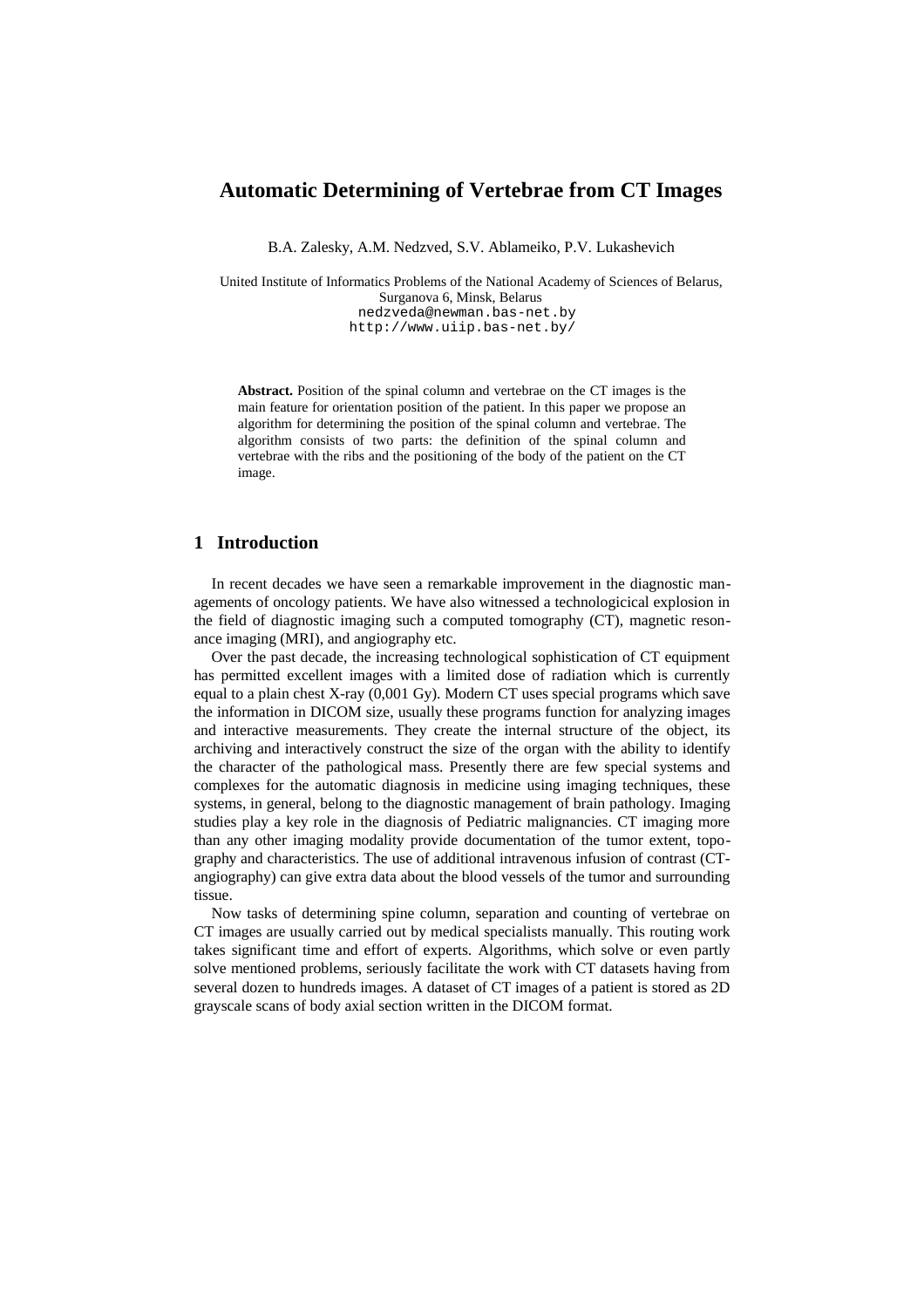Medical experts very often need localization of parts of human body and human organs shown in 2D scans. For this purpose numbering of vertebrae is traditionally used.

We offer an approach to extraction of spine columns from CT images and separation of vertebrae. It enables automatic segmentation of spine column region and automatic or semiautomatic separation of vertebrae. We offer our solution in the traditional decision making form as a prompt for the medical expert who can easily correct the result of automatic separation of vertebrae.

#### **2 Formulation of problem**

Usually a dataset of CT images of one patient consists of 20÷100 scans. Distance between scans can vary from 0.1 to 1 centimeter. All images are stored as files in the DICOM format. Each DICOM file contains 3D coordinates of the top left corner of the 2D scan image relative to the coordinate system of the CT scanner.

One of difficulties for experts to work with the CT dataset consists in absence of interconnection of successive numbers of files and their real 3D coordinates. A CT scan can have arbitrary Z-coordinate relative to the human body Therefore, 2D scans should be ordered in regard to their space disposition before one begins to segment human organs.

DICOM pictures are represented as 16-bit grayscale images. Brightness of DICOM images of 2D CT scans corresponds to the Hounsfield units that characterize organ densities. Unfortunately, it is not referred to topograms. An appropriate transformation of DICOM images, especially topograms, into the standard 8-bit gray scale ones can help to get maximum accuracy of further steps. All images are provided with their 3D coordinates according to the coordinate system of the CT scanner.

Our task is to estimate position of vertebrae and vertebra in a 2D scan. The main steps of the offered decision rely on finding characteristic vertebra for comparing different investigation of one patient.

#### **2 Vertebra segmentation**

Vertebra segmentation from CT pictures is an urgent task for many medical applications. It is widely used to control dynamic of conditions of the spine, to recognize its deceases and to treat them. Besides, this procedure is an intermediate step for segmentation of abdominal organs, such as the liver, kidneys, and spleen, from CT scan imagery [1]. Among semiautomatic and automatic approaches to the problem are model-based, discrete optimization, neural network, active contours, morphologic methods or their combinations [2-4] with or without of use a prior information etc. One of the difficulties of vertebra segmentation, often mentioned by authors of algorithms, consists in discrimination between the spine and ribs.

We propose a new automatic algorithm, which allows both: reliable automatic detection of the vertebrae on 2D CT images in DICOM format, and separation of ribs touching the spine. Also, detection of vertebrae on 256-color gray scale CT images is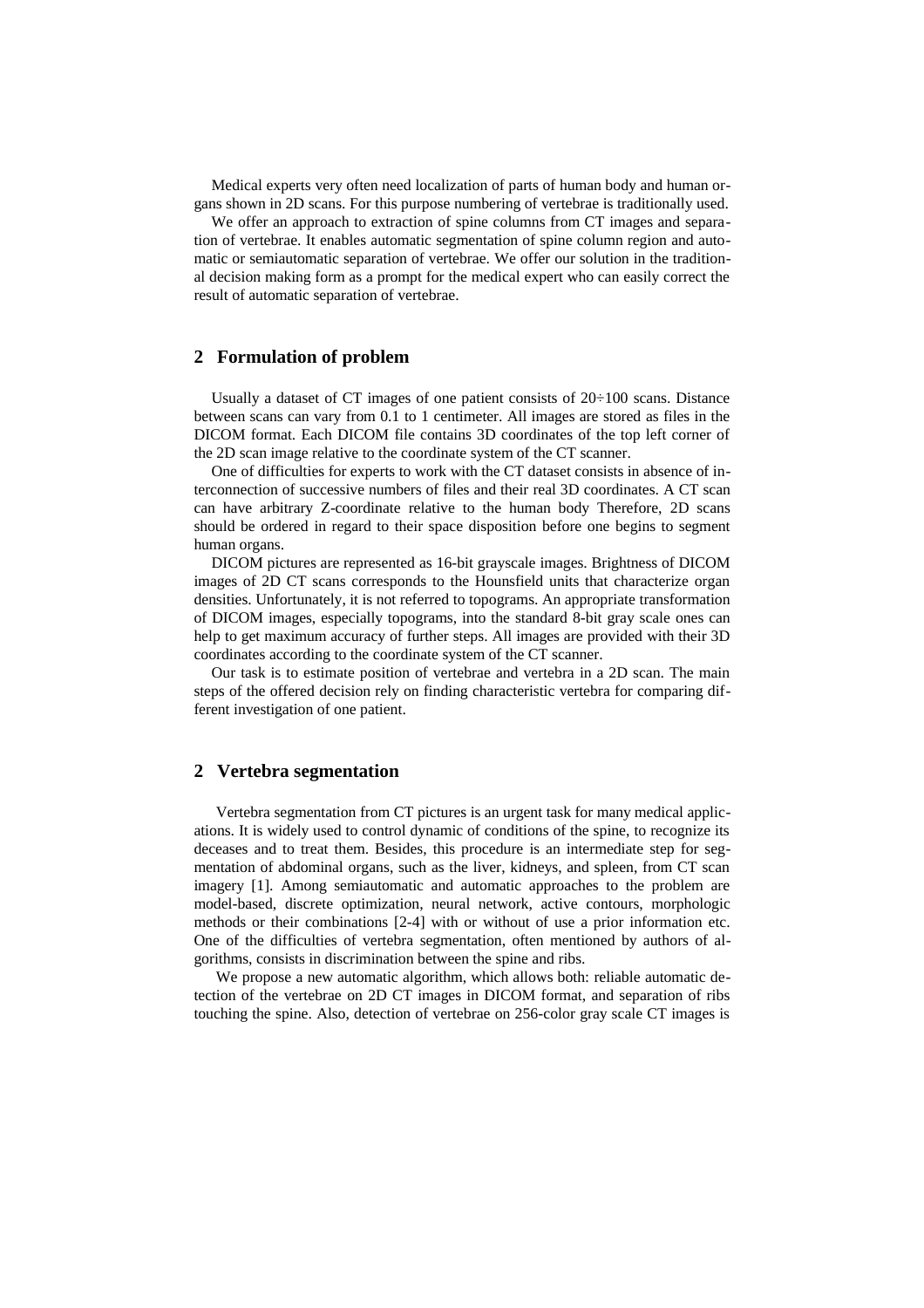possible, as well. The algorithm does not need learning. It contains five main steps: image preprocessing, finding body section, reliable detection of round part of the vertebra, accurate segmentation of the bone, which image can break up into several parts and be touched by ribs, and discrimination between the spine and ribs.

Image preprocessing is performed by version of the region growing algorithm leaving only the largest connected component of the CT image, which always is the body section, and removing all other artifacts and noisy clusters. After, the region of interest (ROI) is found as the bounding box of the body section.

Simple prior information on round shape of a vertebra frontal is used to detect its location in the image. The shape of matching window is drawn in Fig.1b. Despite of the simple form of prior information practically all vertebrae were detected by the chosen window.

Then, top boundary of the vertebrae is determined (Fig.1c). Further outlining of the vertebra boundary is started from the lowest pixel of the bone (Fig.1d), since 2D slice CT image of this one piece bone can contain different number of separate pieces.

The lower boundary of the vertebrae is found after binaryzation of the CT image at values 1000 -1200 of Hounsfield units corresponding bones of human body. It allows outlining bottom part of the vertebra, possibly, with touching ribs. Outlined part of the vertebra without touching rigs is depicted in Fig.1e, and with them – in Fig.1f.

The algorithm analyzes bottom part of the outlined boundary and recognizes whether it contains rib frontiers.

In case of recognized touching ribs the algorithm estimates their contact points with the vertebrae and removes rib frontiers from the bottom boundary. Removed rib frontiers are shown in Fig. 1g by aquamarine color. The final segmented image with removes ribs colored in aquamarine can be seen in Fig.1h.

This algorithm was tested by CT-images of children and included in software for monitoring of mediastinal and retroperitoneal tumors. It is allow to detect description of organs position by vertebrae geometrical coordinates. This information is very usefulness for extraction 3D patterns of organs by module-based segmentation algorithms.





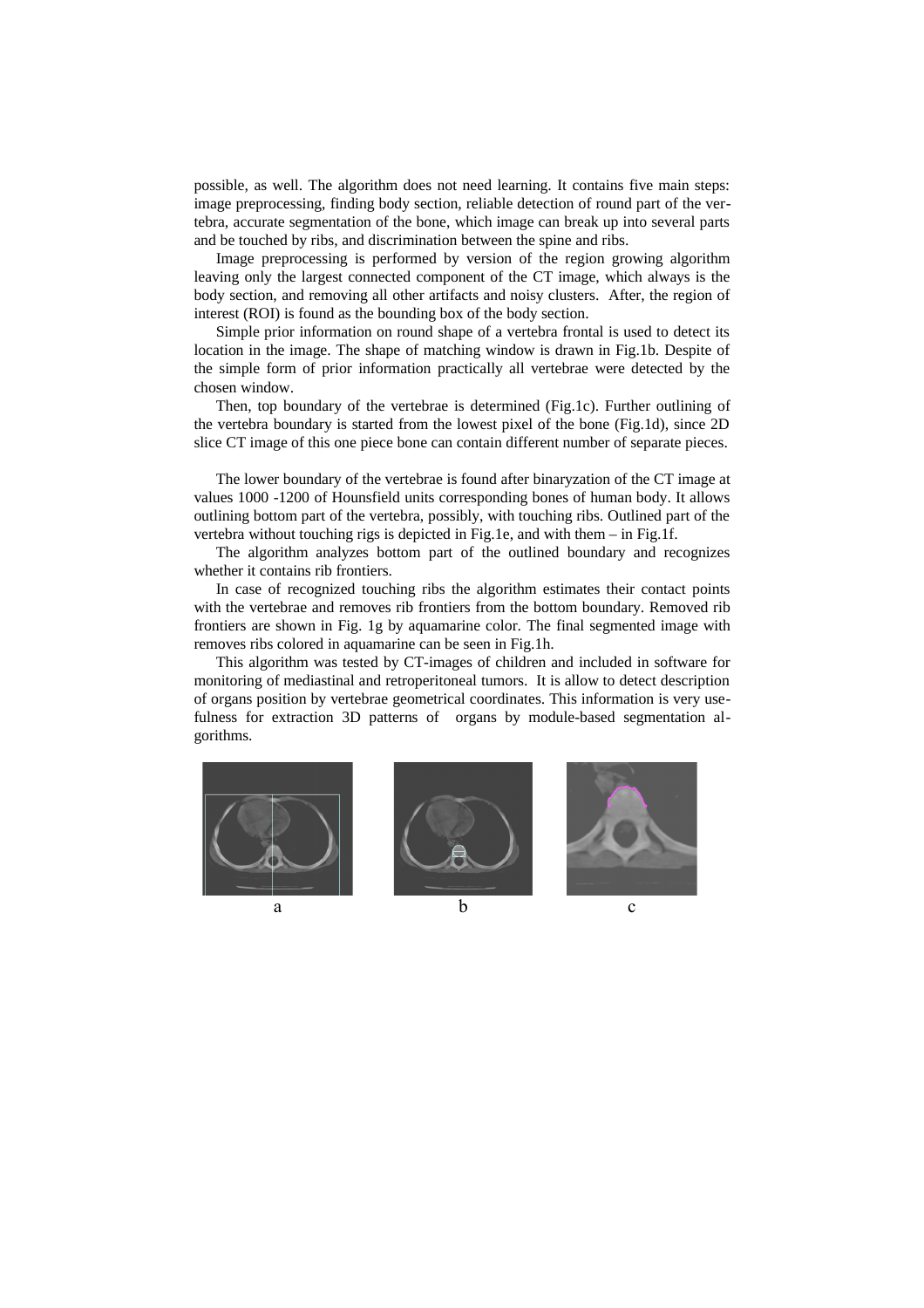

Fig.1. Steps of performance of the algorithm.

# **3 Definition of vertebra orientation**

One of the basic feature of analysis CT Images is a topology of organs in body. For quality topology analysis It is necessary to define body orientation. For solving this task the algorithm of orientation definition was developed.

Orientation is determined on bone elements and the vertebra by using threshold segmentation. For the CT image histogram of brightness is divided into three gausslike shape classes. On their position we can determine the location of the bodies (fig.2).



**Fig. 2 - Histogram of brightness for the CT images**

Position of the last local minimum is determined by the watershed thresholding method with smoothing of the histogram. Bone fragments carved this thresholding.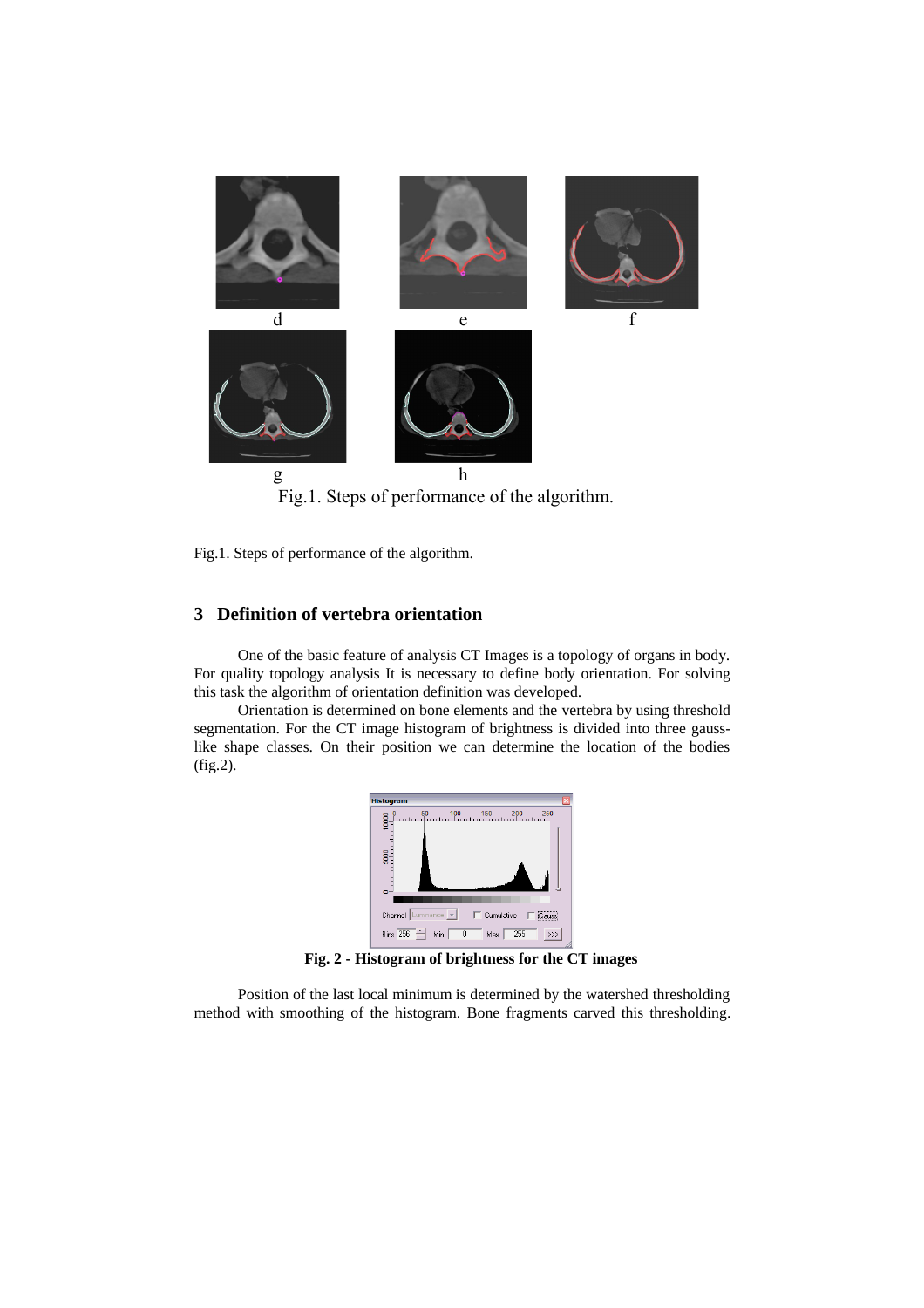However, there is a geometric noise on binary image. These noises correspond to the soft tissue and acquisition errors. Removal of such errors is performed through several steps. The first step is to remove small noise, which is performed by analyzing the size of objects and thin clamped to the edge of objects. This removal is realized by analyzing the image boundaries (Fig.3).



**Fig. 3 – Source CT image and Image with remote small objects**

Spatial position of bone on the slice is used for definition of bone regions. Practically all bone elements are placed along the edges. So the overall operation with convex contour on all elements of the image is used for them to determine. Objects are saved, if they cross the convex contour.

To determine the remaining elements of the bone dilatation increases convex contour. Analysis of the factor of shape for all elements of the bone tissue determines the element that corresponding to the vertebra. Then the morphological open operation is performed with a high depth, which allows to get a round object. Center of gravity is calculated as a binding element.

Another element of the anchor is the center of gravity for the convex object.

Based on these coordinates calculated line corresponding to the slice orientation (Fig.4)



**Fig. 4 - Images from the orientation axis, the arrows indicate the centers of mass of a convex region and the vertebra.**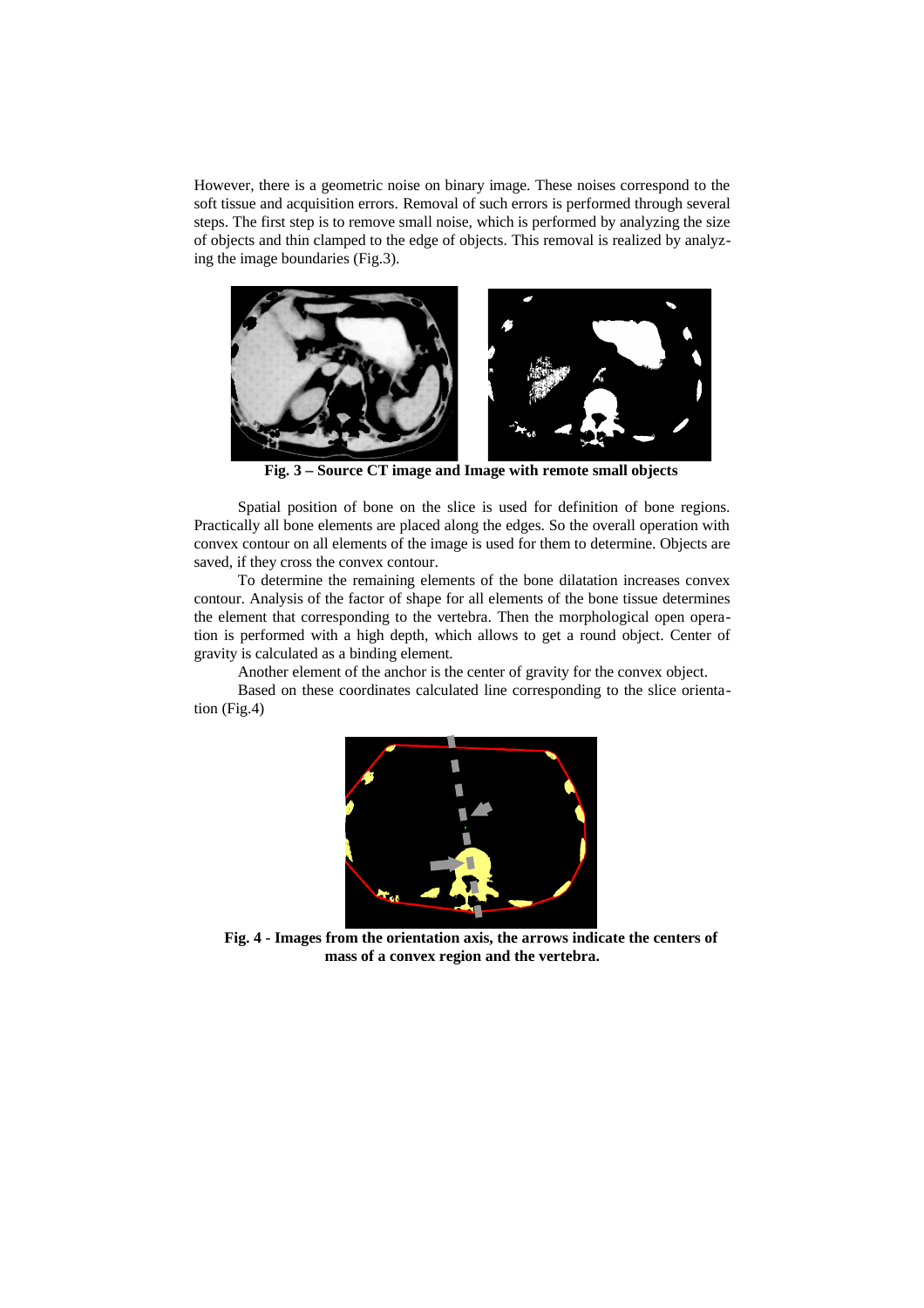Further detection of organs regions is carried out based on the watershed. On the basis of the subtraction of very smoothed watershed lines from the original image and regions binarization separate organs are defined.



**Fig. 5 - Regions corresponding to different organs**

Such analysis allow to define topology properties organs and body that can be used for monitoring and diagnostic task.

## **4 Conclusions**

The presented algorithms allows automatic and semiautomatic extraction of the spine column and thoracic vertebrae from datasets of CT images stored in the medical DICOM format. It enables of reliable extraction and separation of thoracic vertebrae in order to number them relative to the bottom human vertebra with ribs.

In turn, it gives possibility for the medical expert to know the number of the vertebra he sees in the current 2D scan image.

The drawback of the algorithm is its real applicability to separate and number only thoracic but not lumbar and sacral vertebrae.

## **Acknowledgements**

This work was supported by ISTC project #B-1489

#### **References**

- 11. Serlie I.W.O., Vos F.M., Truyen R., Post, F.H. van Vliet, L.J., Classifying CT Image Data Into Material Fractions by a Scale and Rotation Invariant Edge Model, IP(16), No. 12, December 2007, pp. 2891-2904.
- 2. Wang L.I., Greenspan M., Ellis, R.E., Validation of bone segmentation and improved 3-D registration using contour coherency in CT data, MedImg(25), No. 3, March 2006, pp. 324- 334.